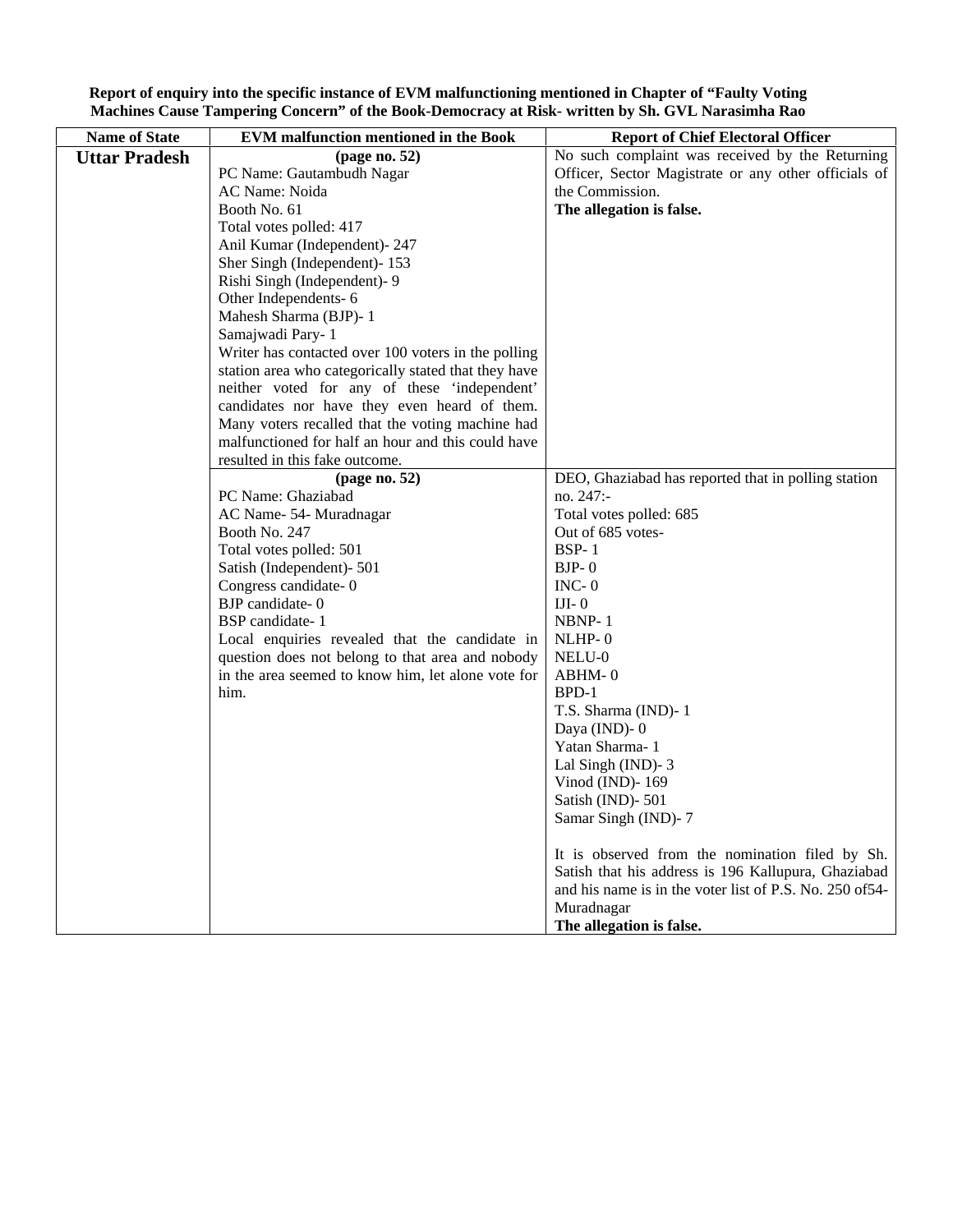| <b>Name of State/UT</b> | <b>EVM</b> malfunction mentioned in the Book     | <b>Report of Chief Electoral Officer</b>               |
|-------------------------|--------------------------------------------------|--------------------------------------------------------|
| <b>Puducherry</b>       | (page no. 48)                                    | It is a fact that votes in the EVM of P.S.No. 6 of     |
|                         |                                                  | Ozhukarai Assembly Segment of Puducherry could         |
|                         | PC Name: Puducherry                              | not be counted because of a fault in the EVM. Since    |
|                         | PS No. 6 of Ozhukarai A.S.                       | 555 votes were polled in this Polling Station and the  |
|                         | All 555 votes were discarded as the Control Unit | margin of votes between the winning candidate and      |
|                         | malfunctioned on the day of counting             | the first runner up candidate was 91,772 votes, result |
|                         |                                                  | was declared. It is standard practice of the           |
|                         |                                                  | Commission that in cases where votes of an EVM         |
|                         |                                                  | can not be counted because of a fault in the EVM,      |
|                         |                                                  | results are declared without counting that EVM, if     |
|                         |                                                  | the margin of votes between the winner and first       |
|                         |                                                  | runner up is more than the votes polled in that        |
|                         |                                                  | polling station. In those cases where the margin of    |
|                         |                                                  | votes is less the result of that EVM is seen either    |
|                         |                                                  | using an Auxiliary Display Unit (ADU) or the result    |
|                         |                                                  | is printed out using a printer. Result was printed out |
|                         |                                                  | in this manner from the EVM pertaining to the          |
|                         |                                                  | Polling Station No.97 of 131-Fakharpur Assembly        |
|                         |                                                  | Constituency in General Election to Uttar Pradesh      |
|                         |                                                  | Legislative Assembly, 2007. The comments in the        |
|                         |                                                  | book are misleading.                                   |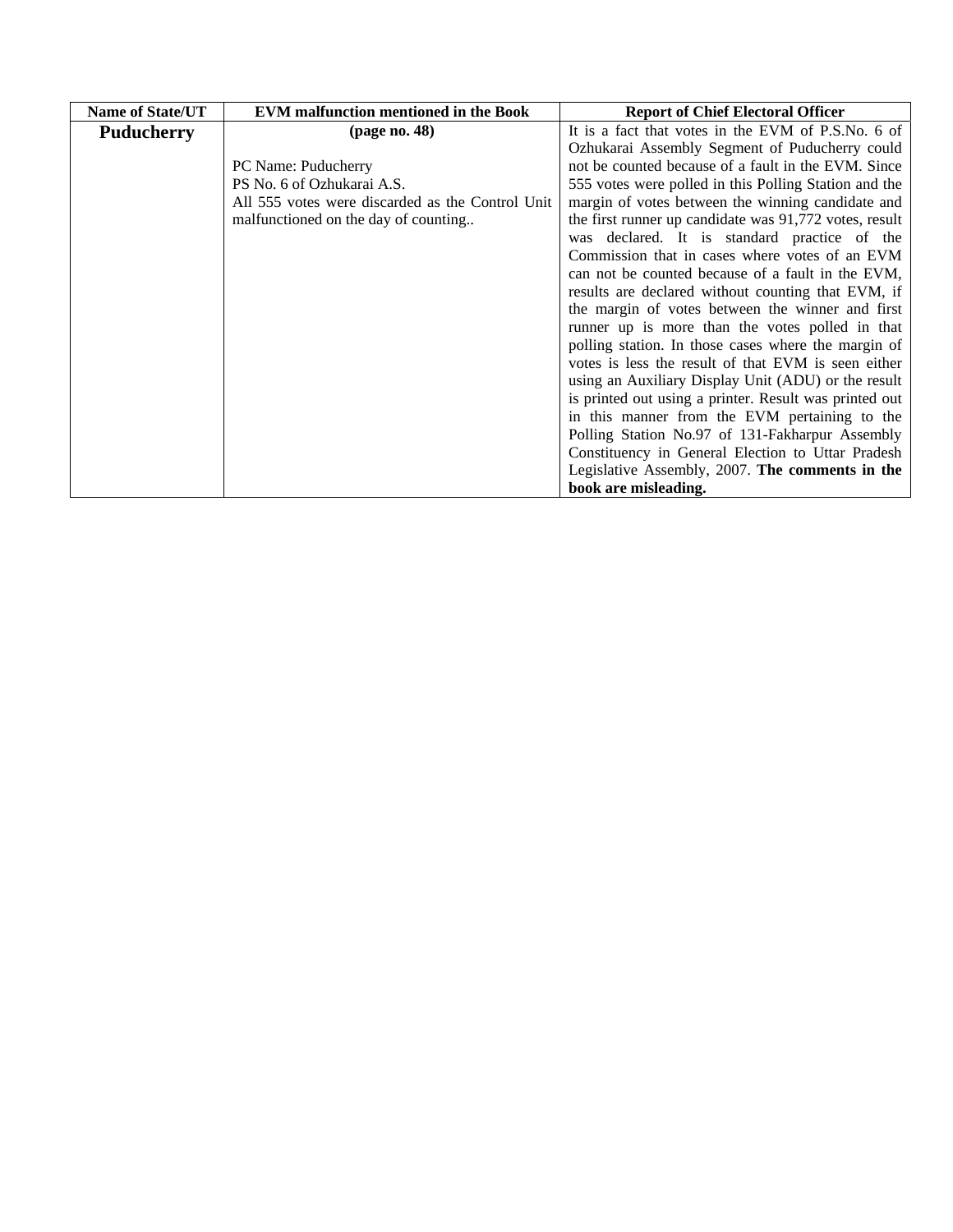| <b>Name of State</b> | <b>EVM</b> malfunction mentioned in the Book                                                                                                                                                                                                                                                                                                                                                                                       | <b>Report of Chief Electoral Officer</b>                                                                                                                                                                                                                                                                                                                                                                                                                                                                                                                                                                                                                                                                                                                                                             |
|----------------------|------------------------------------------------------------------------------------------------------------------------------------------------------------------------------------------------------------------------------------------------------------------------------------------------------------------------------------------------------------------------------------------------------------------------------------|------------------------------------------------------------------------------------------------------------------------------------------------------------------------------------------------------------------------------------------------------------------------------------------------------------------------------------------------------------------------------------------------------------------------------------------------------------------------------------------------------------------------------------------------------------------------------------------------------------------------------------------------------------------------------------------------------------------------------------------------------------------------------------------------------|
| Orissa               | (page no. 46)<br>1. Alleged that in the Lok Sabha poll which went<br>on 16 <sup>th</sup> April and 22 <sup>nd</sup> April, 2009, voting was<br>delayed in a number of polling stations across the<br>state due to faulty EVMs.                                                                                                                                                                                                     | It is standard practice of the Commission that mock<br>poll is done in every polling station in the presence<br>of polling agents of candidates before the actual poll.<br>EVM found defective during the mock poll or during<br>poll, are replaced immediately.<br>In Odisha, according to the report of the Chief<br>Electoral Officer out of 63,234 EVM deployed in<br>election, 188 Control Units and 137 Ballot Units<br>were found defective during the mock poll/poll were<br>replaced. This did not delay the polling.<br>The allegation is baseless.                                                                                                                                                                                                                                        |
|                      | (page no. 46)<br>2. Congress and BJP supporters alleged that the<br>EVMs did not record votes in favour of the<br>candidate whichever they choose. Alleged that<br>votes were recorded in favour of Biju Janta Dal.                                                                                                                                                                                                                | Only Congress had complained that in Bari<br>Assembly Constituency Booth No. 151 and 152 it is<br>detected that, in touching the bottom of "Hand"<br>symbol it is counted in symbol "Sankha" and in<br>touching "Hand" bottom thrice it is counted one.<br>This was inquired by DEO and Collector, Jajpur and<br>it was found that<br>$\triangleright$ EVMs used in both these polling stations<br>were not faulty nor were they replaced.<br>The complaint that on touching the 'symbol<br>➤<br>hand' on the ballot unit, the vote was<br>registered under the symbol 'Conch' was<br>found to be false.<br>The allegation is false.                                                                                                                                                                 |
|                      | (page no. 47)<br>3. Alleged that many voters had gone back from<br>the booths and the days last information from CEO<br>had put the polling percentage at 52.6%. But on<br>17 <sup>th</sup> April, the percentage was finally placed at<br>65.9%. This enhancement was attributed to casting<br>of votes beyond the voting time as that was<br>allowed to compensate time lost due to defect in<br>EVMs.                           | Poll percentage figures reported on the poll day are<br>only approximate figures as it is not possible to get<br>accurate information about poll percentage on the<br>day of the poll from remote naxal affected areas.<br>Actual poll percentage is known only after all polling<br>parties return.<br>It may also be noted that it is standard practice that<br>all voters who have came to the polling station at the<br>time of closing of poll, are allowed to vote however<br>long it may take. In Odisha on 16 <sup>th</sup> April, 2009 poll<br>continued after the time of closure of poll in some<br>polling stations as many people had turned up around<br>the time of close of poll. This was not to compensate<br>for any time lost or any defect in EVMs.<br>The allegation is false. |
|                      | page no. 47)<br>4. Voters in a Cuttack booth have manhandled the<br>polling staff suspecting tampering of the EVMs<br>Apolitical intellectuals feel that there should be<br>credible inquiry over non functioning of EVMs as<br>all the EVMs were checked and verified by the<br>engineers before deployment in the elections. This<br>disproved the Election Commission's claims that<br>the EVMs are fail-safe and tamper proof. | No polling booth has been specifically mentioned in<br>the book. However, fresh poll was held in Polling<br>Station No. 160 Nimasahi of 90- Barabati Cuttack<br>Assembly Constituency of 14-Cuttack Parliamentary<br>Constituency, where poll was interrupted for some<br>hours as some switches had gone defunct in the<br>Ballot Unit of the EVM. On receiving the complaint<br>the Additional D.M. went to the polling station<br>alongwith an engineer of the BEL to investigate the<br>matter and replaced the EVM. It was noticed that<br>308 votes were recorded by 2.30 P.M. However<br>some miscreants created problem outside the polling<br>station and the poll was interrupted. Hence the<br>Commission ordered repoll in that polling station.<br>The allegation is therefore absurd.  |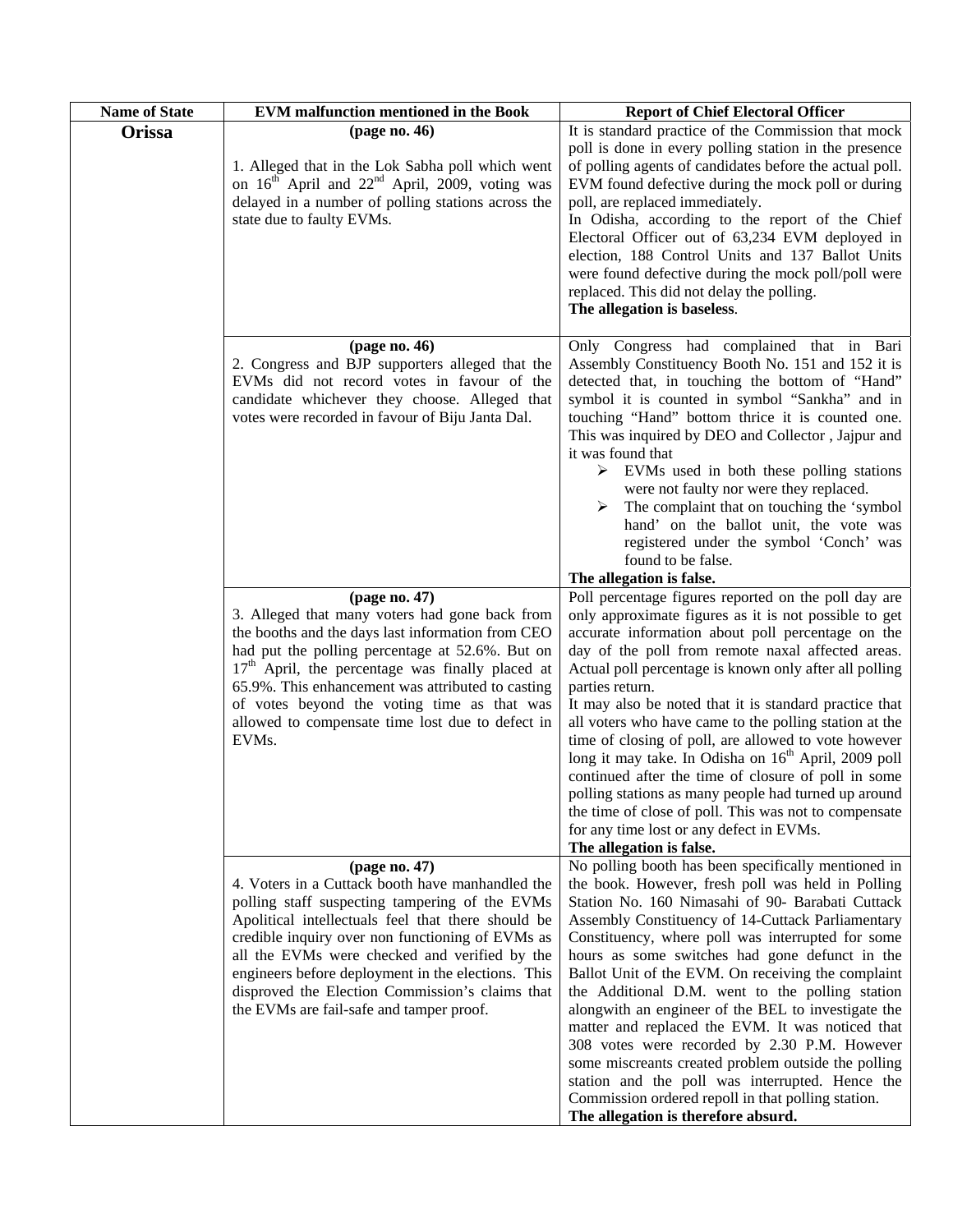| <b>Name of State</b>  | <b>EVM</b> malfunction mentioned in the Book      | <b>Report of Chief Electoral Officer</b>               |
|-----------------------|---------------------------------------------------|--------------------------------------------------------|
| <b>Andhra Pradesh</b> | page no. 48 $)$                                   | This is not factually correct because in all the six   |
|                       | Parlal Assembly Constituency                      | polling stations in Parkal Assembly Constituency       |
|                       | P.S. Nos.: 185, 197, 209, 212, 221 & 224          | votes have been cast and counted. The details are as   |
|                       | All the votes cast in the Control Units have been | follows.                                               |
|                       | lost.                                             | P.S.No.<br>Total votes polled                          |
|                       |                                                   | 185<br>934                                             |
|                       |                                                   | 197<br>566                                             |
|                       |                                                   | 209<br>806                                             |
|                       |                                                   | 212<br>594                                             |
|                       |                                                   | 221<br>733                                             |
|                       |                                                   | 224<br>804                                             |
|                       |                                                   | The allegation is baseless.                            |
|                       |                                                   | The voters belonging to P.S.No.: $60 \& 61$ of         |
|                       | Ramagundam Assembly Constituency                  | Ramagundam Assembly Constituency had migrated          |
|                       | P.S.No.: 60 & 61.                                 | to P.K. Ramayya colony and therefore, the voters of    |
|                       | All the votes cast in the Control Units have been | the aforesaid polling stations were included in        |
|                       | lost.                                             | polling station No.47. Since, the two polling stations |
|                       |                                                   | 60 and 61 had no voters, both the polling stations     |
|                       |                                                   | were deleted from the list of polling stations before  |
|                       |                                                   | General Elections. Polling Stations number 60 & 61     |
|                       |                                                   | did not exist physically. Since these two polling      |
|                       |                                                   | stations have been deleted, the author seems to have   |
|                       |                                                   | come to the conclusion that the votes recorded at      |
|                       |                                                   | these polling stations were not counted.               |
|                       |                                                   | The allegation is absurd.                              |
|                       |                                                   | The voters boycotted the poll and therefore no votes   |
|                       | Panyam Assembly Constituency                      | were recorded.                                         |
|                       | P.S.No.: 44 & 45.                                 | The allegation is baseless.                            |
|                       | All the votes cast in the Control Units have been |                                                        |
|                       | lost.                                             |                                                        |
|                       |                                                   | The voters boycotted the poll and therefore no votes   |
|                       | Alampur (SC) Assembly Constituency                | were recorded.                                         |
|                       | P.S.No.: 60 & 69.                                 | The allegation is baseless.                            |
|                       | All the votes cast in the Control Units have been |                                                        |
|                       | lost.                                             |                                                        |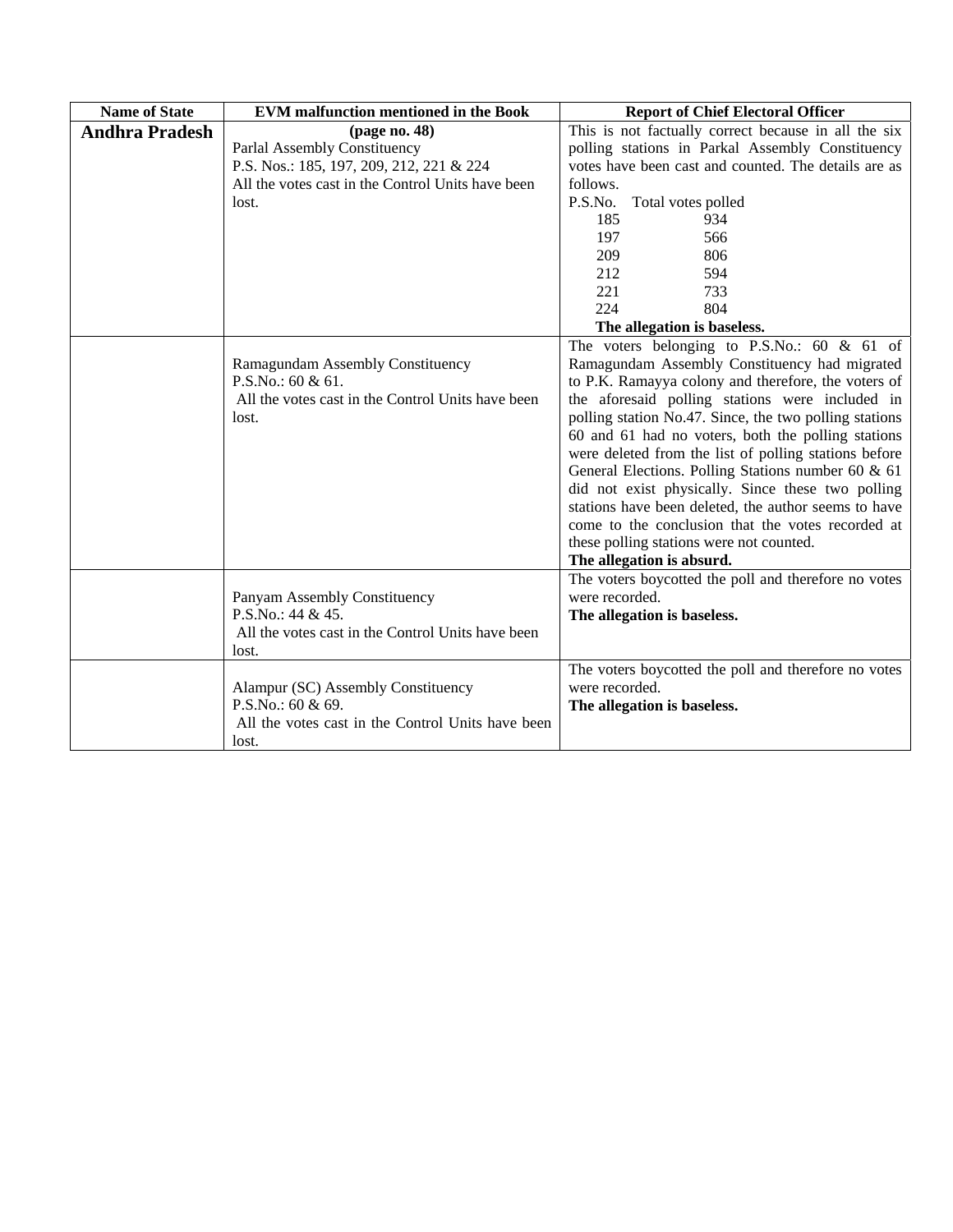| <b>Name of State</b>  | <b>EVM</b> malfunction mentioned in the Book                                                          | <b>Report of Chief Electoral Officer</b>                                                                 |
|-----------------------|-------------------------------------------------------------------------------------------------------|----------------------------------------------------------------------------------------------------------|
| <b>Andhra Pradesh</b> | (page no. 49)                                                                                         | It is a fact that votes in the EVM of P.S.No. 2 of                                                       |
|                       | Pedakurapadu Assembly Constituency                                                                    | Pedakurapadu Assembly Constituency could not be                                                          |
|                       | In Nagireddypalem Village                                                                             | counted because of a fault in the EVM. Since 120 votes                                                   |
|                       | The Control Unit was replaced in polling station                                                      | were polled in this Polling Station and the margin of                                                    |
|                       | No.2 as the EVM malfunctioned. 122 votes                                                              | votes between the winner and the first runner up                                                         |
|                       | polled in the replaced EVM were discarded.                                                            | candidate was 1607 votes, result was declared. It is                                                     |
|                       |                                                                                                       | standard practice of the Commission that in cases                                                        |
|                       |                                                                                                       | where votes of an EVM can not be counted because of                                                      |
|                       |                                                                                                       | a fault in the EVM, results are declared without                                                         |
|                       |                                                                                                       | counting that EVM, if the margin of votes between the                                                    |
|                       |                                                                                                       | winner and first runner up is more than the votes polled                                                 |
|                       |                                                                                                       | in that polling station. In those cases where the margin                                                 |
|                       |                                                                                                       | of votes is less the result of that EVM is seen either                                                   |
|                       |                                                                                                       | using an Auxiliary Display Unit (ADU) or the result is                                                   |
|                       |                                                                                                       | printed out using a printer. Result was printed out in                                                   |
|                       |                                                                                                       | this manner from the EVM pertaining to the Polling                                                       |
|                       |                                                                                                       | No.97<br>of<br>131-Fakharpur<br>Station<br>Assembly<br>Constituency in General Election to Uttar Pradesh |
|                       |                                                                                                       | Legislative Assembly, 2007.                                                                              |
|                       |                                                                                                       | The allegation is false.                                                                                 |
|                       | Uravakonda Assembly 120 votes polled till the                                                         | The statement does not specify the polling station                                                       |
|                       | first EVM developed a problem were discarded.                                                         | numbers. Collector, Anantapur has reported that in 5                                                     |
|                       |                                                                                                       | polling Stations (No. 31 to 35) of 268 Uravakonda                                                        |
|                       |                                                                                                       | A.C., a group of people entered the booths at 9.30 am                                                    |
|                       |                                                                                                       | on 23/4/2009 and forcibly took away the EVMs and                                                         |
|                       |                                                                                                       | destroyed them. There was no instance of                                                                 |
|                       |                                                                                                       | malfunctioning of any EVM. Since the miscreants                                                          |
|                       |                                                                                                       | damaged the EVMs in these 5 polling stations, repoll                                                     |
|                       |                                                                                                       | was conducted as per the directions of the Commission                                                    |
|                       |                                                                                                       | without any incidents. The allegation is false.                                                          |
|                       |                                                                                                       | This is not born out by the facts. The following table                                                   |
|                       | A curious case of vote switching happened in                                                          | indicates the votes polled in polling station no. 73 in                                                  |
|                       | polling station number 73 in Rellivalasa village<br>of Vizianagaram P.C. In this polling station, the | 137-Vizianagaram A.C. of 20-Vizianagram P.C. in<br>simultaneous elections to Lok Sabha and State         |
|                       | Congress candidate had secured only 11 votes in                                                       | Legislative Assembly: -                                                                                  |
|                       | the Lok Sabha election and in the assembly                                                            | Lok Sabha Election<br><b>State</b><br>Assembly                                                           |
|                       | election, the TDP had secured only 10 votes.                                                          | Election                                                                                                 |
|                       | Both these are highly improbable as these are                                                         | Party<br>Party<br>Votes polled<br>Votes polled                                                           |
|                       | the principal parties in the State. The unlikely                                                      | <b>TDP</b><br><b>TDP</b><br>108<br>110                                                                   |
|                       | beneficiaries are the BJP in Lok Sabha Election,                                                      | <b>BJP</b><br>5<br><b>BJP</b><br>4                                                                       |
|                       | which secured 319 votes (against only 3 votes in                                                      | <b>INC</b><br>187<br><b>INC</b><br>200                                                                   |
|                       | assembly) and the BSP in assembly with 115                                                            | <b>RJD</b><br>No cand.<br><b>RJD</b>                                                                     |
|                       | votes against 7 votes in Lok Sabha.                                                                   | <b>BSP</b><br><b>BSP</b><br>2<br>$\theta$                                                                |
|                       |                                                                                                       | PRP<br>151<br><b>PRP</b><br>143                                                                          |
|                       |                                                                                                       | It can be very clearly seen that the number quoted by                                                    |
|                       |                                                                                                       | the author are factually incorrect. In fact, if one sees                                                 |
|                       |                                                                                                       | the entire result sheet for the constituency, both for                                                   |
|                       |                                                                                                       | A.C. as well as P.C., there is not a single polling station                                              |
|                       |                                                                                                       | which shows result which is remarkable and is any way                                                    |
|                       |                                                                                                       | a significant deviation from the general voting trend of                                                 |
|                       |                                                                                                       | voting. The principle parties like INC, TDP and PRP                                                      |
|                       |                                                                                                       | have consistently been getting the maximum number of                                                     |
|                       |                                                                                                       | votes, whereas other parties and independents have                                                       |
|                       |                                                                                                       | secured very small number of voter usually in single<br>digit.                                           |
|                       |                                                                                                       | The allegation is absurd.                                                                                |
|                       |                                                                                                       |                                                                                                          |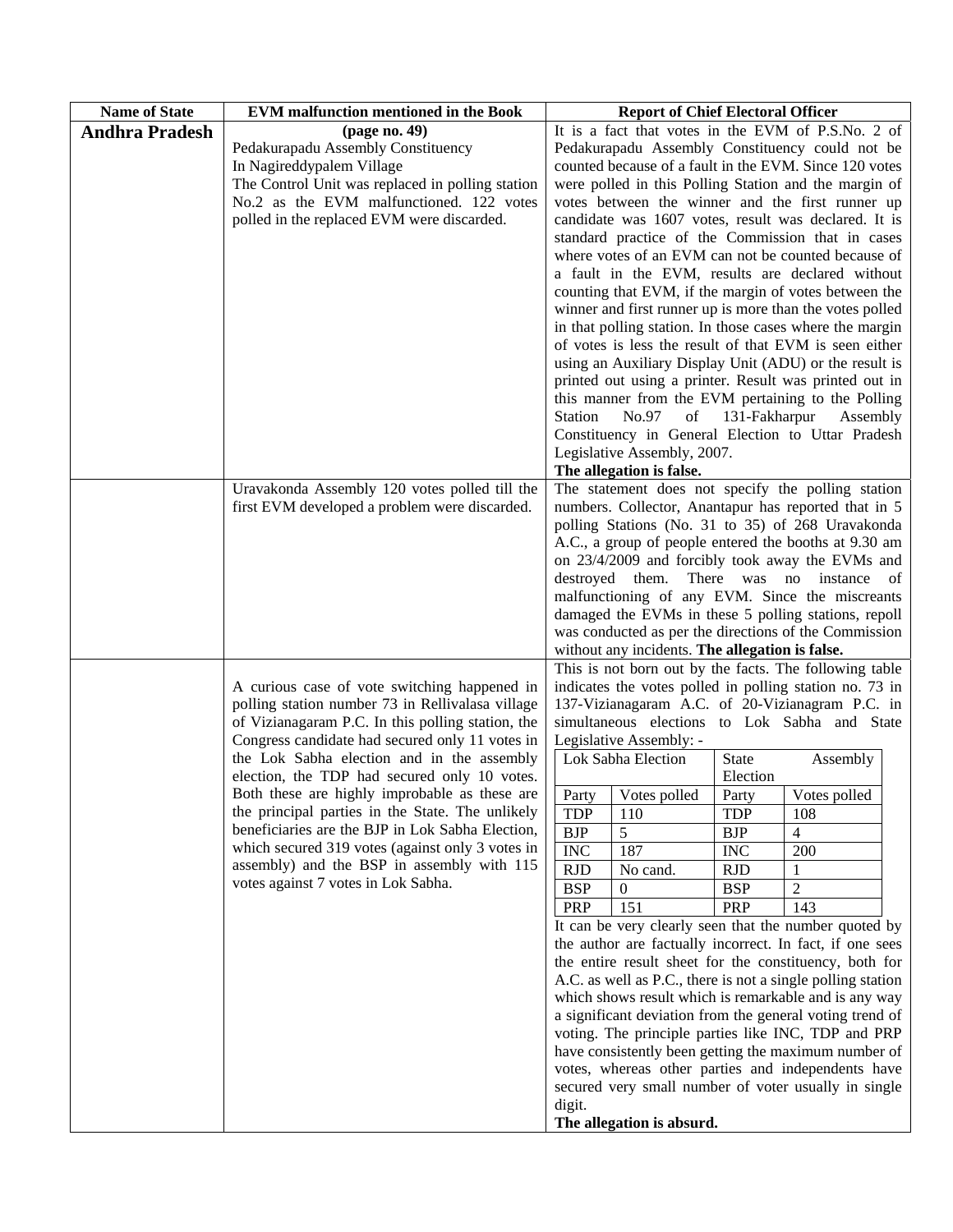| <b>Name of State</b> | <b>EVM</b> malfunction mentioned in the Book         | <b>Report of Chief Electoral Officer</b>                      |
|----------------------|------------------------------------------------------|---------------------------------------------------------------|
| <b>Maharashtra</b>   | (page no. 51 $& 52)$ )                               | The report received from the Chief Electoral Officer,         |
|                      | In the elections held to Maharashtra Assembly in     | Maharashtra indicates<br>that there<br>were<br>no             |
|                      | October, 2009                                        | discrepancies in the figures of votes recorded in             |
|                      | The discrepancy in the actual figures of polling     | Form 17C by Presiding Officers on $13th$ October,             |
|                      | and shown by the EVMs on the counting day has        | 2009 and votes counted on EVMs on $22nd$ October,             |
|                      | raised doubt in two assembly constituencies in       | 2009. The reports clearly indicate that the news              |
|                      | Gondia district-Tiroda and Arjuni-Margaon.           | report carried by Times of India on 25 <sup>th</sup> October, |
|                      | According to official figures of voting which were   | 2009 was based on incorrect information and it is             |
|                      | made available to the media on October 14, and       | evident that grossly erroneous inferences have been           |
|                      | the figures shown by EVMs did not tally. There       | made by Sh. GVL Narasimha Rao in his book                     |
|                      | were some discrepancies in the figures of voting     | "Democracy<br>entitled<br>Risk"<br>at<br>regarding            |
|                      | on date of counting in Tiroda and Arjuni-            | malfunctioning of EVMs during the General                     |
|                      | Morgaon. The issue has gained importance as the      | Elections to Maharashtra Legislative Assembly,                |
|                      | difference in the top two candidates was 623 votes.  | 2009.                                                         |
|                      | According to figures given on October 14 out of      | The allegation is baseless and absurd.                        |
|                      | 1,97,696 voters 1,42,700 cast their franchise,       |                                                               |
|                      | whereas on the October 22, the EVM figure            |                                                               |
|                      | showed 1,43,056. The difference was of 356 votes.    |                                                               |
|                      | These votes could have made a lot of difference in   |                                                               |
|                      | final tally. However, as the difference of the votes |                                                               |
|                      | between both candidates was over 500, recounting     |                                                               |
|                      | was rejected.                                        |                                                               |
|                      | In Arjuni-Morgaon out of 2,02,556 voters,            |                                                               |
|                      | 1,49,061 exercised.                                  |                                                               |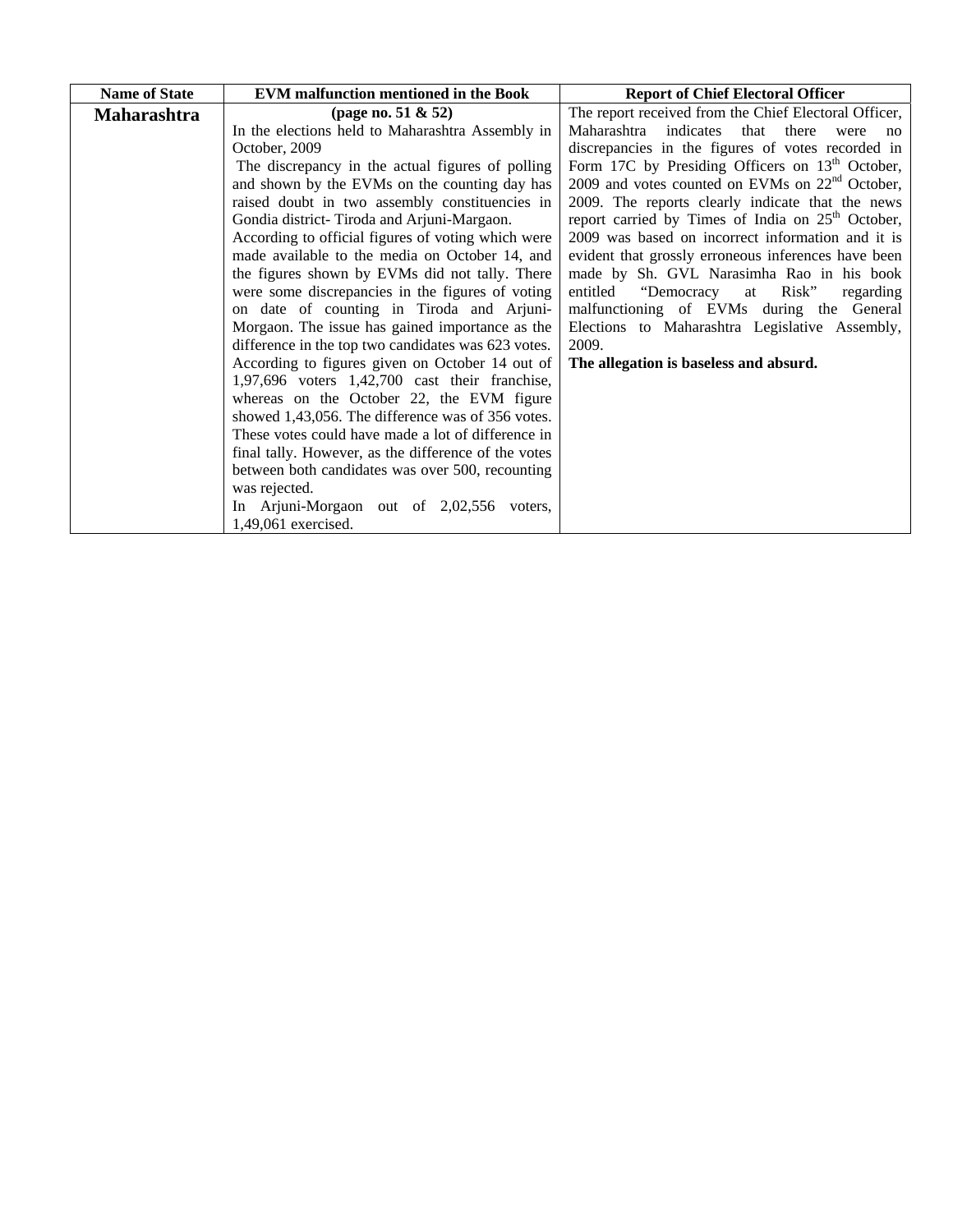| <b>Name of State</b> | <b>EVM</b> malfunction mentioned in the Book        | <b>Report of Chief Electoral Officer</b>              |
|----------------------|-----------------------------------------------------|-------------------------------------------------------|
| <b>Tamil Nadu</b>    | (page no. 45)                                       | No such complaint was received during the poll day.   |
|                      | PC Name: Perambalur                                 | The allegation is false.                              |
|                      | AC Name: Manachanallur                              |                                                       |
|                      | AIADMK supporters complained that the light         |                                                       |
|                      | flashed against the DMK symbol when they            |                                                       |
|                      | pressed the AIADMK button.                          |                                                       |
|                      | PC Name: Villupuram                                 | The four village polling stations mentioned in the    |
|                      | AC Names: Keezhappalayam, Namachivapuram,           | article falls under 14-Kallakurich P.C. and one under |
|                      | Melur, Thagamtheerthapuram, Karunguzhi              | 13-Vilppuram P.C. No such complaints received.        |
|                      | AIADMK supporters complained that the light         | The allegation is false.                              |
|                      | flashed against the DMK symbol when they            |                                                       |
|                      | pressed the AIADMK button.                          |                                                       |
|                      | PC Name: Coimbatore                                 | All these EVMs pertaining to the polling stations     |
|                      | AC Name: Singanallur                                | mentioned were brought to Chennai and examined        |
|                      | PS No. 49 in the city, 13 & 14                      | by the technicians. No such complaints.               |
|                      | AIADMK supporters complained that the light         | The allegation is false.                              |
|                      | flashed against the DMK symbol when they            |                                                       |
|                      | pressed the AIADMK button.                          |                                                       |
|                      | PC Name: Perambalur                                 | No complaints regarding these incidents received      |
|                      | AC Name: Veppanthattai                              | by DEO/RO or ARO.                                     |
|                      | Light did not flash after vote was cast in the EVM. | The allegation is baseless.                           |
|                      | PC Name: Thnjavur                                   | There was no such incident happened on poll day.      |
|                      | AS Name: Mannargudi                                 | The allegation is absurd.                             |
|                      | PS No. 162                                          |                                                       |
|                      | Light did not flash after vote was cast in the EVM. |                                                       |
|                      | PC Name: Mayiladuthurai                             | No complaints regarding these incidents received      |
|                      | AC Name: Tandamhottam & Tirunarayur                 | by DEO/RO or ARO.                                     |
|                      | EVM did not produce beep sound raising              | The allegation is false.                              |
|                      | suspicions.                                         |                                                       |
|                      | PC Name: Mayiladuthurai                             | No complaints regarding these incidents received      |
|                      | Vilandakandam<br>AC Name:<br>Panchayat<br>&         | by DEO/RO or ARO.                                     |
|                      | Cholanmaligai                                       | The allegation is false.                              |
|                      | Button got stuck and did not function               |                                                       |
|                      | PC Name: Papanasam                                  | No complaints regarding these incidents received      |
|                      | AC Name: Ayyampetai & Ammapetai                     | by DEO/RO or ARO.                                     |
|                      | Button got stuck and did not function               | The allegation is baseless.                           |
|                      | PC Name: Thanjavur                                  | No complaints regarding these incidents received      |
|                      | AC Name: Senthalai & Nagathi                        | by DEO/RO or ARO.                                     |
|                      | Button got stuck and did not function               | The allegation is false.                              |